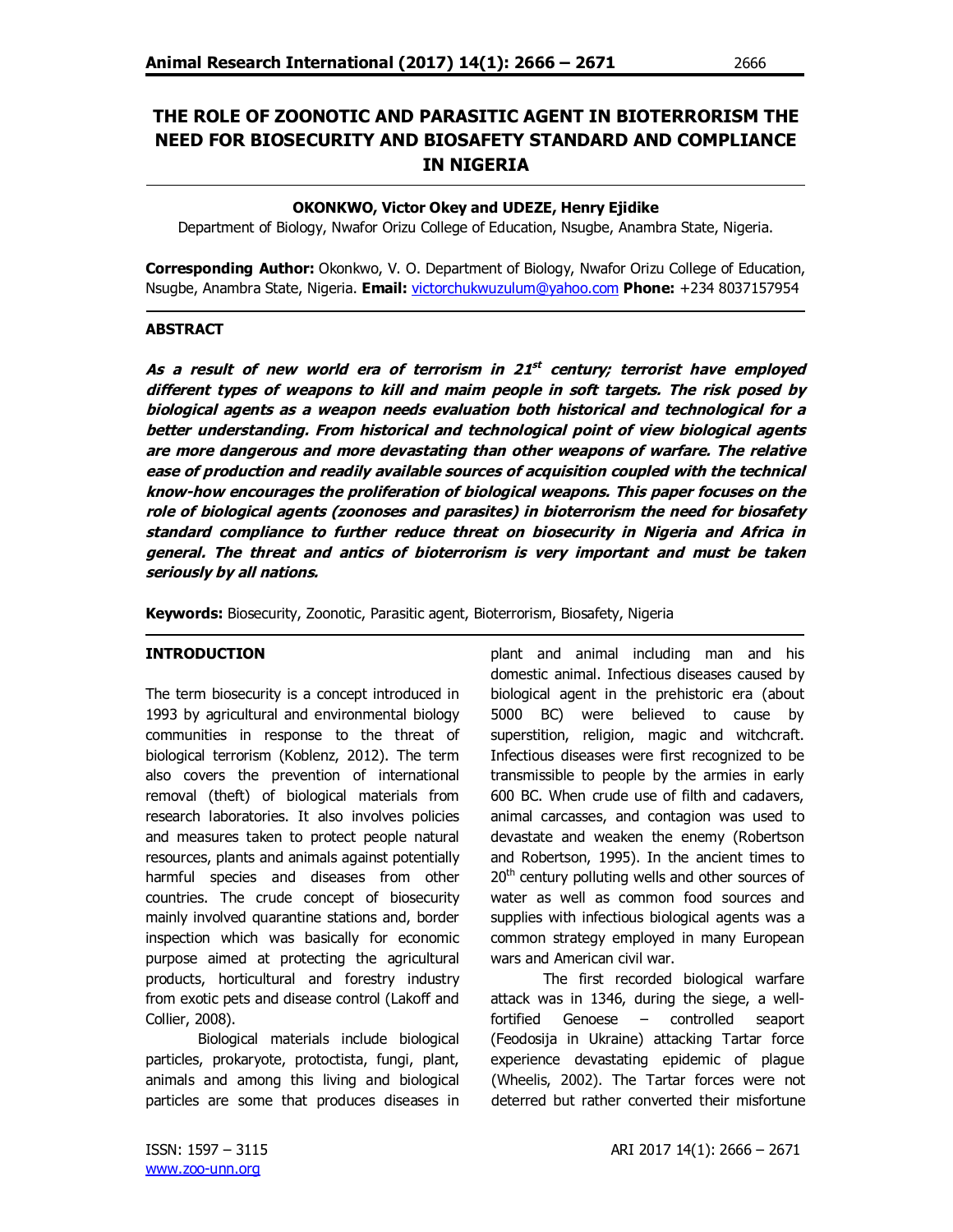into an opportunity by catapulting the cadavers (dead bodies of epidemic victim) into the city, thereby initiating a plague epidemic in the city, the plague outbreak that followed their action forced Genoese forces to retreat (Wheelis, 2002). The plague pandemic, (aka Black Death) swept through Europe, the Near East and North Africa in the  $14<sup>th</sup>$  century which racks the most devastating public health disaster in recorded history. Although the source or origin of the plague was not known at that time several countries that shares common boundaries with Ukraine such as the Far East, China, Mongolia, India and Central Asia were suggested (Riedel, 2004; Willey et al., 2011). During the event the author of Gabriel de Musses suggested two likely route with which the plague spread: (i) the plague was transmitted to the citizens of Caffa by the hurling of diseased cadavers into the besieged city, and the inhabitants fleeing from Caffa brought the plague into the Mediterranean seaport and (ii) ships carrying plague – infected refugees alongside pest (i.e. rodents and arthropod) sailed to Constantinople, Genoa, Venice, and other Mediterranean seaports to cause the second pandemic the multiplier effect of biological weapon.

Given the complex ecology and epidemiology of plague it is noteworthy to assume that a single biological attack was responsible for plague epidemic in Caffa and even beyond the  $14<sup>th</sup>$  century plague pandemic in Europe. However considering the crude method owing to the technology available at that time it was still effective reminded us of the terrible and how devastating a biological weapon could be. The plague epidemic and pandemic in Europe killed more than 25 million people women and children in 14<sup>th</sup> and 15<sup>th</sup> centuries, many other incidents indicated various uses of disease caused by biological agent to wedge war. On numerous occasions during the past 2000 years, the use of biological agent in the form of disease, filth, and animal and human cadavers has been recorded in history (Willey et al., 2011).

In the past biosecurity was mainly for economic growth and benefit with little or no attention to the public health implication increase in invasive species and technology,

growth of trade and general apprehension of the society in recent time created a new world era of terrorism equally increased the chances of new and emergent methods of terrorists attack and proliferation of dangerous biological weapons; hence the need to generate more information and data that will alert the general public toward ensuring biosecurity awareness and biosafety compliance.

The emergence of different terrorist groups all over the world without value for their lives talk less of their innocent, peaceful target with different kinds of weapons – bombs, guns and explosive which is already known and proactive method applied to checkmate them.

It is important to review and make available information in this neglected aspect of weapons of terror biological agent despite being most dangerous. Review the historical threat of bioterrorism using biological agent. Suggest ways and methods to addressing the threat, through recognition and prompt intervention.

## **MATERIALS AND METHODS**

Historical method will be applied. Many articles reviewed starting from the discovery of biological agents the natural and synthesized biological agent. Report in periodicals and text were also reviewed to extract necessary information.

# **RESULTS**

**Zoonoses:** These are animal diseases that are transmissible to humans. About 75 % of emerging human infectious diseases are thought to have come from animals, including, wild life. Most at risk of contracting zoonoses are people in close contact with animals or animal products. This includes veterinarian, farmers, abattoir workers, shearers, wildlife cares and pet owners. Important zoonotic diseases of public health concern include; Anthrax (*Bacillus anthraces*), Brucellosis (Brucella spp.), Psittacosis / Ornithosis (Chlamydophila psittaci), Quarry fever (Coxilla burnetti) and Tularemia (Francisella tularensis), Borrellosis (*Borrelia burgdorferi*), Tuberculosis (Mycobacterium bovis, Mycobacterium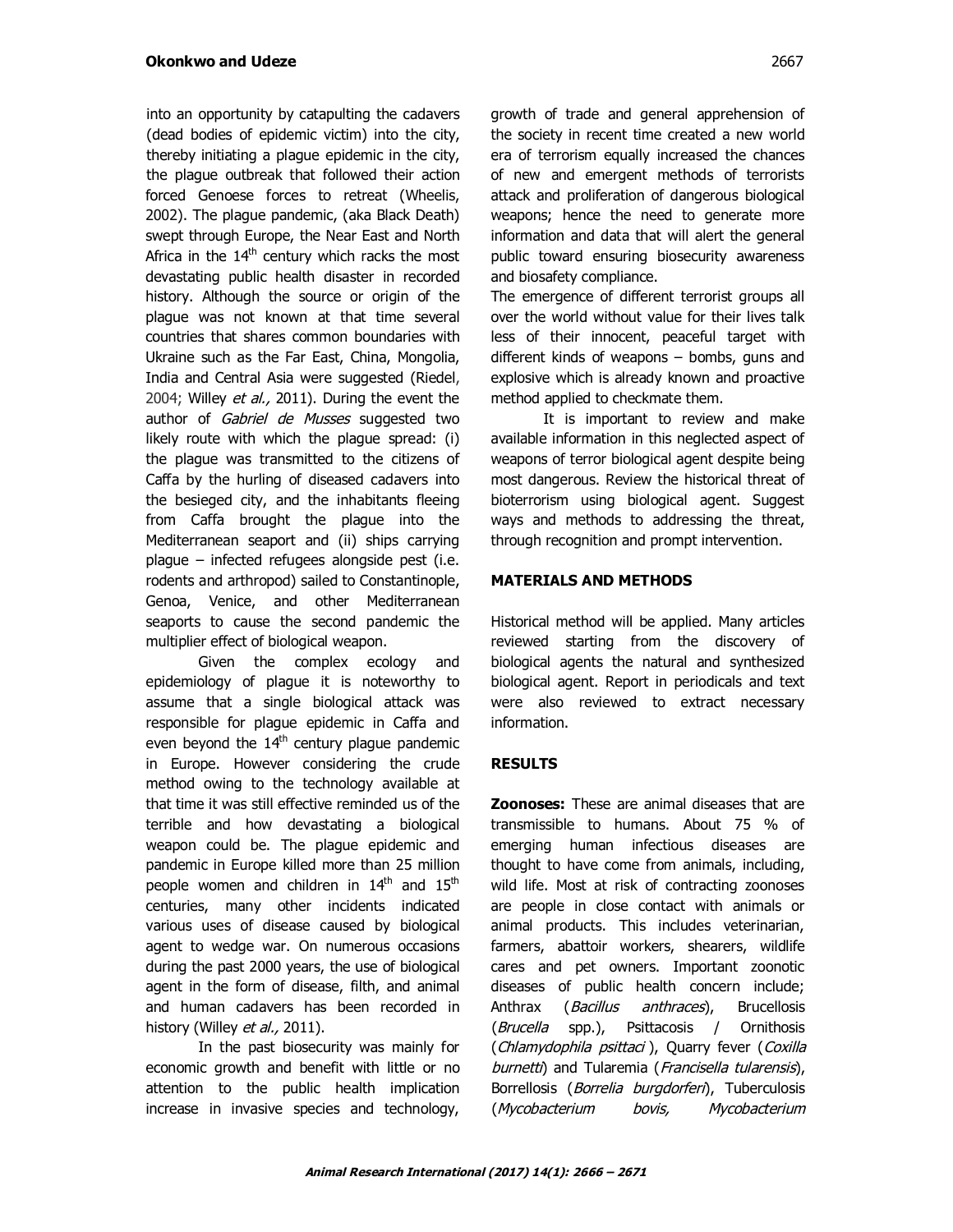tuberculosis), Plague / Bubonic (Yersinia pestis), Typhus fever (Rickettsia mooseri), Yellow fever (Yellow fever virus), Sever Acute Respiratory Syndrome (SARS) (Coronovirus), Influenza (Influenza virus), Herpes B viral encephahtis (Herpes virus simiae), Ebola viral disease (Ebola virus spp.), HIV/AIDS (Human immunodeficiency virus) etc. The above disease are originally disease of non-human host such as cattle, horses, sheep, swine, goats, dogs, cats, wild animals, birds, bats, fowl, deer, rabbits, farm animals, pets, rodents, monkeys, armadillos, arthropods, pangolin etc. which can infect and establish itself in human. Majority of these diseases are transmitted to man through droplets from air and some are highly contagious in nature (Wagar *et al.*, 2010).

**Restrictions on Zoonoses and Parasite Agent in Bioterrorism:** The use of biological agents to effect personal or political outcome is not new in this  $21<sup>st</sup>$  century. The most notable intentional uses of biological agents for criminal or terror intents are global phenomena; despite bio-defensive program established in 1953 and bio-offensive program and lunched in 1969 and biological weapons conventions signed by 103 nation rectified in Geneva conventions in 1975, the use of biological materials as weapon of warfare and terrorism has not been put to check. In recent times precisely starting from 1970s the world have recorded many incidence of intermittent use of biological agent especially zoonoses and other biological material to perpetuate terrorist act (Table 1).

## **Helminths as Potential Biological Weapon:**

The twenty first century age of terror focuses on bio-weapon has been largely directed towards bacterial and viral agents as recorded above as well as biological toxins such as prions and fungal pathogen have also been discussed to a limited extent (Rotz et al., 2002; Paterson, 2006; Ryan and Glarum, 2008). Helminth despite its public health impact has failed to receive attention as a bio-weapon (Phills et al., 1972). Helminths pose a number of important characters that made them theoretical potential bio-weapons. The mode of transmission of helminths parasite to human is through ingestion with food items reduces the risk of handling during weaponizing. On like stochastic biological agent, helminths are taxonomically diverse and ubiquitous, and domestic and or cosmopolitan species are easily collected (Lustigman et al., 2012). This is a pointer to the fact that sourcing such agents is cheap, simple and can be done without being noticed by security organizations that control and regularized its handling (Bowman, 2014). Various helminths are known to have a range of distressing and often stigmatizing effects on those infected ranging from larval migrants and neuropathological symptoms and disease caused by many species also has delayed onset, signs and symptoms which are often difficult to distinguish from those other common disease (Hotez et al., 2008).

Among helminths parasite few may be used for bio-weaponization. These potentially helminths share a number of common similarities, namely ubiquity, ease of weaponization and high pathogenicity. The common characteristics of ubiquity suggest that the parasite affect either domestic animal or human in developing countries. Although the ease of weaponization of helminths may be a lot more difficult in that those under taking the weaponization processes must understand the method of collecting different species, preparation of the infective stages and method of dispersal.

These would be based upon the complexity of the technical and knowledge regarding helminths biology as well as parasitological knowledge of the helminths species that would be used (Kwak, 2016). Helminths group is taxonomically diverse and potentially dangerous and found everywhere, commonly being found in domestic or cosmopolitan species and are easily collected. Research into the fundamental and applied biology of many helminths parasites, techniques have also been developed for in-vitro culturing of many common species (Smyth, 1990).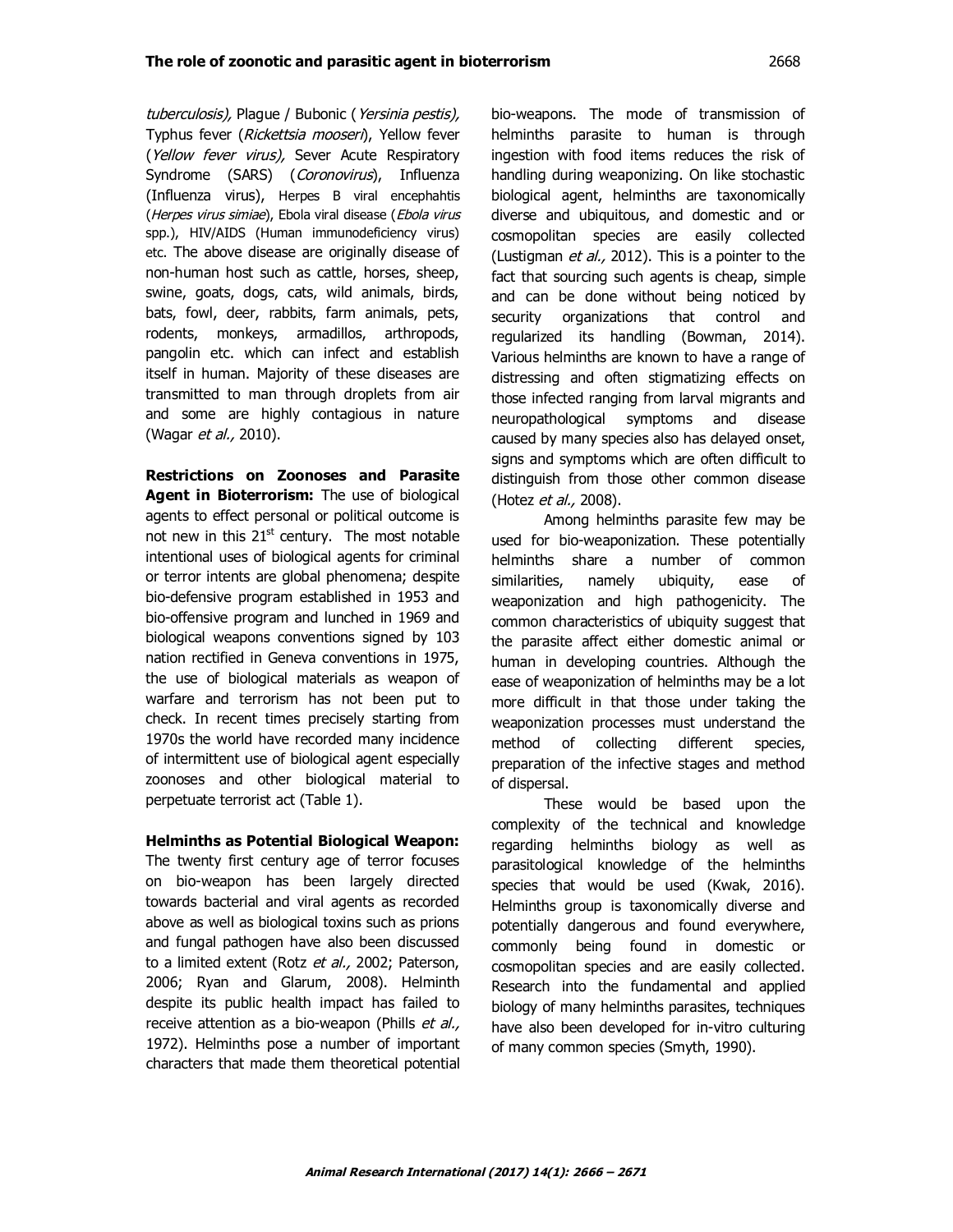| Year      | Country/city         | <b>Type of biological material used</b>                                                                                      |  |  |
|-----------|----------------------|------------------------------------------------------------------------------------------------------------------------------|--|--|
| 1978      | London               | Injection of ricin by Bulgarian exile                                                                                        |  |  |
| 1979      | Sverdlovsk USSR      | Accidental release of anthrax, with 40 fatalities.                                                                           |  |  |
| 1984      | The Dales Oregon USA | The use of <i>Salmonella enteric</i> serovar Typhimarum in 10<br>restaurant salad bar by Rajneeshee religion cult.           |  |  |
| 1991      | Minnesota USA        | Resurface of ricin toxin.                                                                                                    |  |  |
| 1994      | Tokyo Japan          | The use of Sarin and other biological agent by unknown assailant                                                             |  |  |
| 1995      | Arkansas USA         | Reappearance of rincin toxin in the city.                                                                                    |  |  |
| 1995      | Indiana USA          | Release and purchase of Yettsina pestis                                                                                      |  |  |
| 1996      | Texas USA            | Use of Bacillus anthracis spores delivered through the U.S. Postal<br>system by unknown person though FBI named Bruce Ivins. |  |  |
| 1997      | Washington DC        | Scar of Anthrax / plague in the city.                                                                                        |  |  |
| 1998      | Nevada               | Release of Non-lethal strain of <i>B. anthracis.</i>                                                                         |  |  |
| 1998-1999 | <b>USA</b>           | Multiple Anthrax hoaxes                                                                                                      |  |  |
| 2001      | USA                  | Anthrax outbreak in USA                                                                                                      |  |  |

## **Table I: Global history of bioterrorism**

**Source:** Rotz et al. (2002)

## **Table 2: Potential suitable helminths used as biological weapon**

| <b>Species</b>                                     | <b>Group</b> | <b>Distribution</b>               | Final Host (s)                         | <b>Diseases</b>           |
|----------------------------------------------------|--------------|-----------------------------------|----------------------------------------|---------------------------|
| Taenia solium                                      | Cestode      | world wide                        | Pigs                                   | Cysticercosis             |
| Spirometra spp.                                    | Cestode      | North America and<br>Australia    | Canids, Felids<br>Raccoons             | Sparganosis               |
| <b>Echinoccus</b><br>multilocularis                | Cestode      | World wide                        | Canids and felids                      | Alveolar<br>echinoccuss   |
| <b>Echinoccus</b><br>granulosus                    | Cestode      | Worldwide                         | Canids                                 | Unilocular<br>hydatidosis |
| <b>Faciola hepatica</b>                            | Trematodes   | World wide                        | Cattle, goat, sheep<br>kangaroos, pigs | Facioliasis               |
| Schistosoma mansoni                                | Trematodes   | World wide                        | <b>Humans</b>                          | Schistosomiasis           |
| <b>Ascaris suum</b>                                | Nematode     | World wide                        | Human                                  | Ascariasis                |
| <b>Ascaris lumbricoides</b>                        | Nematode     | World wide                        | Raccoons                               | Ascariasis                |
| <b>Baylisascaris</b><br>procyonis<br>$-1$ $(204C)$ | Nematode     | North America<br>Europe and Japan | Dogs                                   | Cysticercosis             |

**Source:** kwak (2016)

Most bioterrorism attack target human population, but in some cases livestock and domestic animals which is the major source of animal protein may also be targeted. For easy understanding and better illustration a list of some species with traits of being used for biological weapon with their basic logical data has been presented in literature (Cram, 1943; Sorvillo et al., 2002).

**Biosafety and Biosecurity Compliance:** The challenge of biosecurity is that harmful technology is becoming more available and accessible (Jefferson et al., 2014). Although biomedical advances and the globalization of scientific and technical expertise have made it possible to greatly improve public health, there is also the risk that these advances can make it easier for terrorist to produce biological

weapons (Institute of Medicine, 2006). The proliferation of high biosafety level laboratories around the world has made experts worried about availability of targets for those that might be interested in stealing dangerous pathogens and emerging and re-emerging diseases is also a serious biosecurity concern. Research into biosecurity and biosafety conducted by the United Nations, University Institute for the advanced study of sustainability (UNN-IAS) emphasized on long-team consequences of the development and use of biotechnology and need for an honest broker to create avenues and forums to unlock the impasses.

**Proactive Measures:** Bio-Response report card produced in 2001 by the centre for the weapon of mass destruction (WMD) stated that the major challenges to biosecurity are: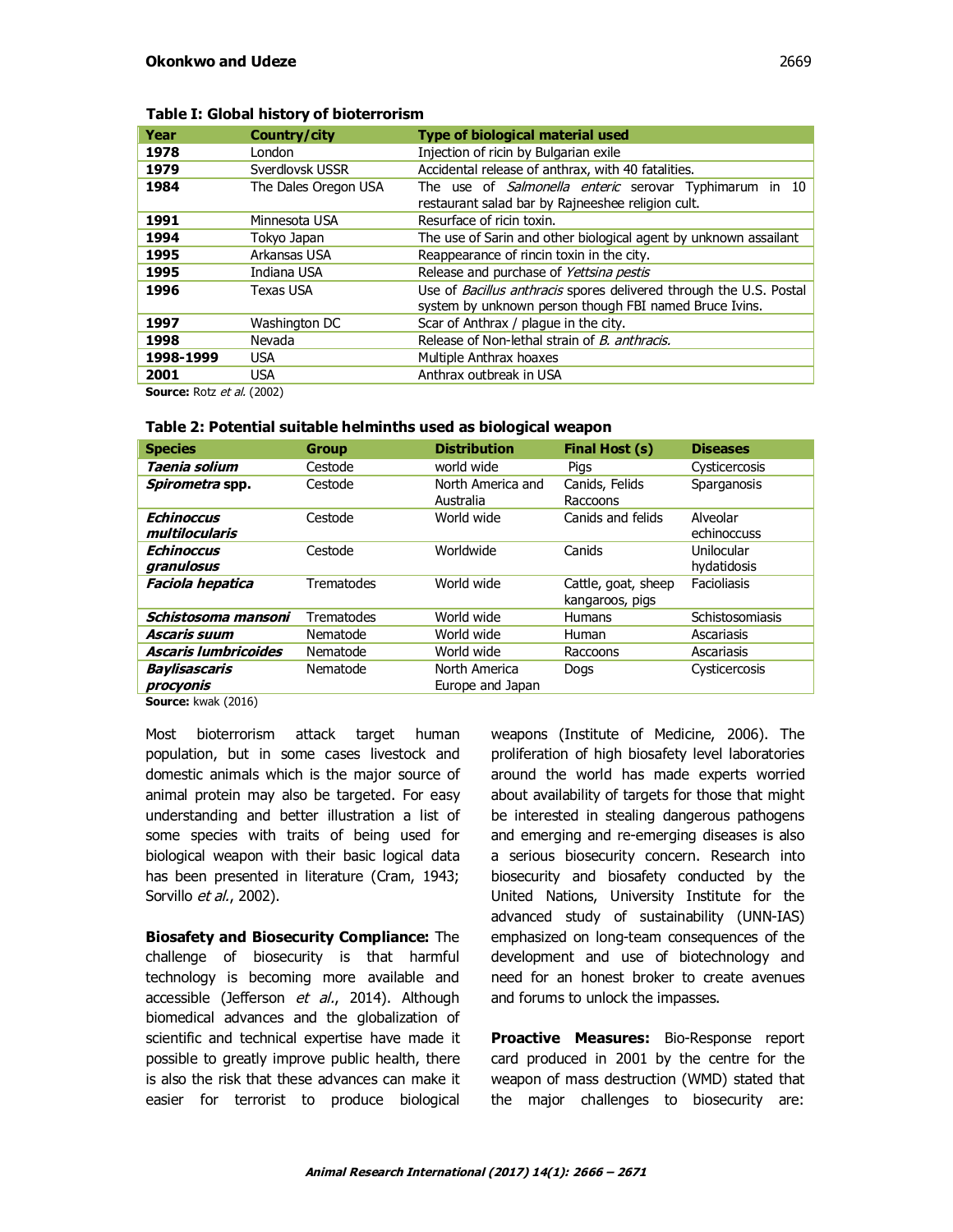Attribution; communication; Detection and diagnosis; Environmental cleanup; Medical countermeasure availability; Medical countermeasure development and approval process; Medical counter-measure dispersing; Medical management.

Communication between policymakers and life sciences scientists is also important (Benson and Roger, 2014). Communication between the citizen and law enforcement officials is imperative. Indicators of agroterrorism at a food processing plant may include persons taking notes or photos of a business, theft of employee uniforms, employees changing working hours, or persons attempting to gain information about security measure and personnel. Unusual activity should be reported to law enforcement personnel promptly (Byrne, 2010; BRRC, 2011). Generally life sciences and biotechnology has brought a lot of benefit to mankind through responding to societal challenges. Implanting such advocacies could be exploited for hostile purposes, as may be seen in number of reviewed cases of bioterrorism and series of large scale offensive biological warfare programs carried out in recent times round the globe and still ongoing. However, major ways in ensuring that the life sciences continue to generate great benefits instead of becoming subject of misuse for hostile purposes a process of engagement between scientist and the security community and the development of strong ethical and normative frame work to compliment legal and regulatory measures that are being developed (Nasim et al., 2013).

**Conclusion:** Having exhausted the risks and the enormous threat of Biological weapon its implications on public health, strategies must be develop to prevent the proliferations of biological agent. A multidimensional based involving formulation of a global norm that forbid proliferation of biological weapons; establishment of surveillance and reporting system that can identify bio-weapon use and improve diagnosis and capacity to effectively respond to the public health need should the need arises. Finally the disabled victims of bioterror attack should be rehabilitated and our medical system should be equipped with current

diagnostic tools and therapeutic centers to forestall any unwarranted event should the unexpected happen.

# **REFERENCES**

- BENSON, D. and ROGER. K. K. (2014). Tacit diplomacy in life sciences: A foundation for science diplomacy. Science and Diplomacy, 3(1): http://www.sciencedip lomacy.org/files/tacit\_diplomacy\_in\_lifes ciences\_science\_\_diplomacy.pdf
- $\text{BIO-RESPONSE}$   $\text{REPORT}$   $\text{CARD}$   $(2011)$ .  $21^\text{st}$ Century Biological Treats. The Bio-Partisan WMD Terrorism Research Center, Washington DC, USA.
- BOWMAN, D. D. (2014). Georgis Parasitology for Veterinarians. Elsevier, USA.
- BYRNE, R. (2010). Agro-Terrorism and Bio-Security, Threat, Response and Industry Communication. Nuffield Farming Scholarships Trust, United Kingdom.
- CRAM, E. B. (1943). The effect of various treatment processes on the survival of helminths ova and protozoan cysts in sewage. Sewage Work Journal, 15(6): 1119 – 1138.
- HOTEZ, P. J., BRINDLEY, P. J., BETHONY, J. M., KING, C. H., PEARCE, E. J. and JACOBSON, J. (2008). Helminth infections: the great neglected tropical diseases. The Journal of Clinical Investigation, 118(4): 1311– 1321.
- INSTITUTE OF MEDICINE (2006). Globalization, Biosecurity, and the Feature of the Life Science. National Academics Press, Washington DC, USA.
- JEFFERSON, C., LENTZOS, F. and MARRIS, C. (2014). Synthetic biology and biosecurity: challenging the" myths". Frontiers in Public Health, 2(115): https://doi.org/10.3389/ fpubh.2014.00115
- KOBLENZ, G. D. (2012). From biodefence to biosecurity: The Obama administration's strategy for countering biological threat. International Affairs, 88(1): 131–148
- KWAK, M. L. (2016). Helminths as weapons of bioterrorism: an unrecognized threat. Journal of Bioterrorism and Biodefense,